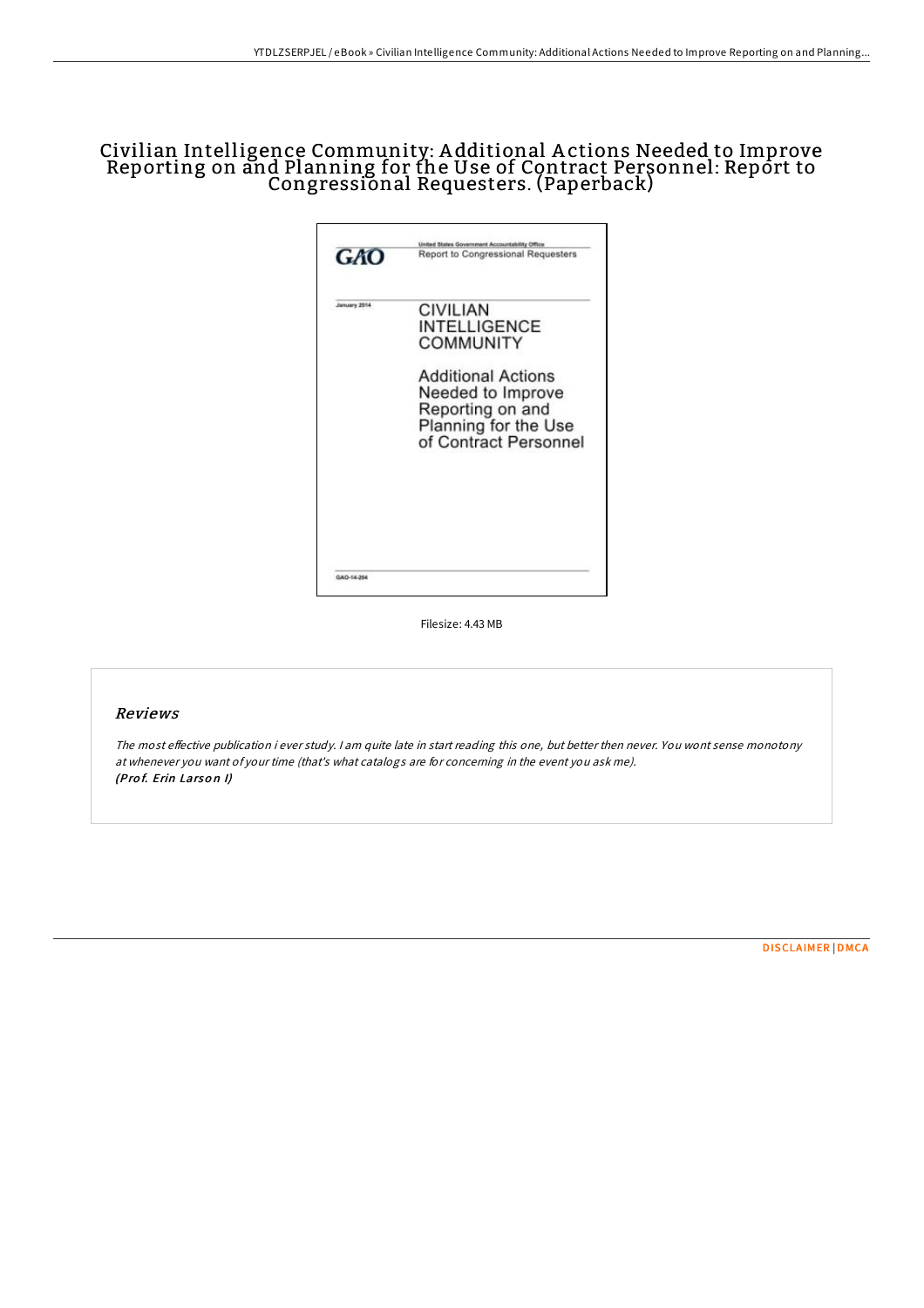## CIVILIAN INTELLIGENCE COMMUNITY: ADDITIONAL ACTIONS NEEDED TO IMPROVE REPORTING ON AND PLANNING FOR THE USE OF CONTRACT PERSONNEL: REPORT TO CONGRESSIONAL REQUESTERS. (PAPERBACK)



To save Civilian Intelligence Community: Additional Actions Needed to Improve Reporting on and Planning for the Use of Contract Personnel: Report to Congressional Requesters. (Paperback) PDF, you should access the button under and download the ebook or gain access to other information which are relevant to CIVILIAN INTELLIGENCE COMMUNITY: ADDITIONAL ACTIONS NEEDED TO IMPROVE REPORTING ON AND PLANNING FOR THE USE OF CONTRACT PERSONNEL: REPORT TO CONGRESSIONAL REQUESTERS. (PAPERBACK) book.

Createspace Independent Publishing Platform, 2017. Paperback. Condition: New. Language: English . Brand New Book \*\*\*\*\* Print on Demand \*\*\*\*\*. The IC uses core contract personnel to augment its workforce. These contractors typically work alongside government personnel and perform staff-like work. Some core contract personnel require enhanced oversight because they perform services that could inappropriately influence the government s decision making. This report is an unclassified version of a classified report issued in September 2013. GAO was asked to examine the eight civilian IC elements use of contractors. This report examines (1) the extent to which the eight civilian IC elements use core contract personnel, (2) the functions performed by these personnel and the reasons for their use, and (3) whether the elements developed policies and strategically planned for their use. GAO reviewed and assessed the reliability of the eight civilian IC elements core contract personnel inventory data for fiscal years 2010 and 2011, including reviewing a sample of 287 contract records. This sample is nongeneralizable as certain contract records were removed due to sensitivity concerns. GAO also reviewed agency acquisition policies and workforce plans and interviewed agency officials.

 $\mathbb{R}$ Read Civilian Intelligence Co[mmunity:](http://almighty24.tech/civilian-intelligence-community-additional-actio.html) Additional Actions Needed to Improve Reporting on and Planning for the Use of Contract Personnel: Report to Congressional Requesters. (Paperback) Online Download PDF Civilian Intelligence Co[mmunity:](http://almighty24.tech/civilian-intelligence-community-additional-actio.html) Additional Actions Needed to Improve Reporting on and Planning for the Use of Contract Personnel: Report to Congressional Requesters. (Paperback)